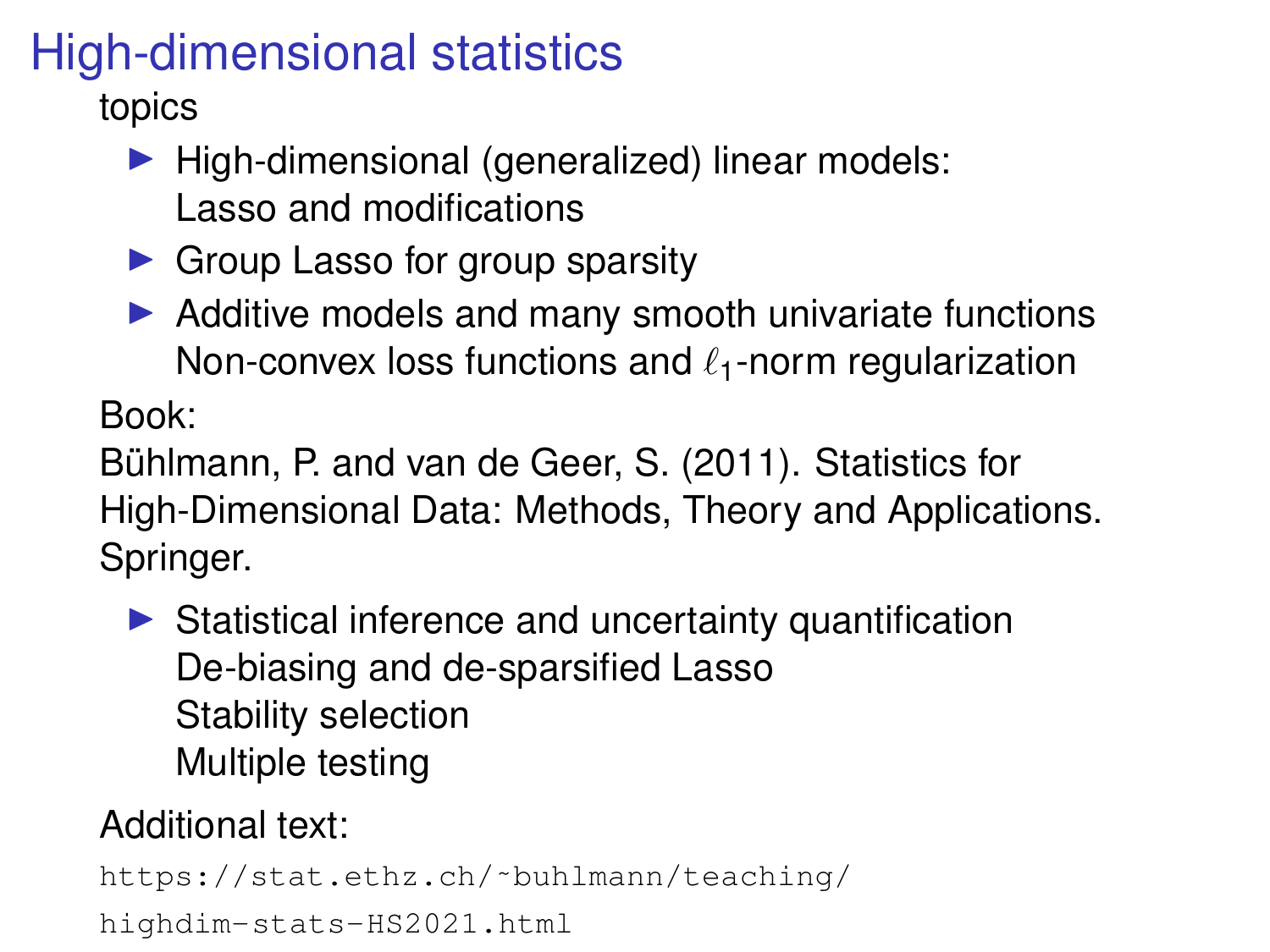$\blacktriangleright$  Hidden confounding and deconfounding methods

Additional text (see later)

 $\blacktriangleright$  Undirected graphical modeling

Book:

Buhlmann, P. and van de Geer, S. (2011). Statistics for ¨ High-Dimensional Data: Methods, Theory and Applications. Springer.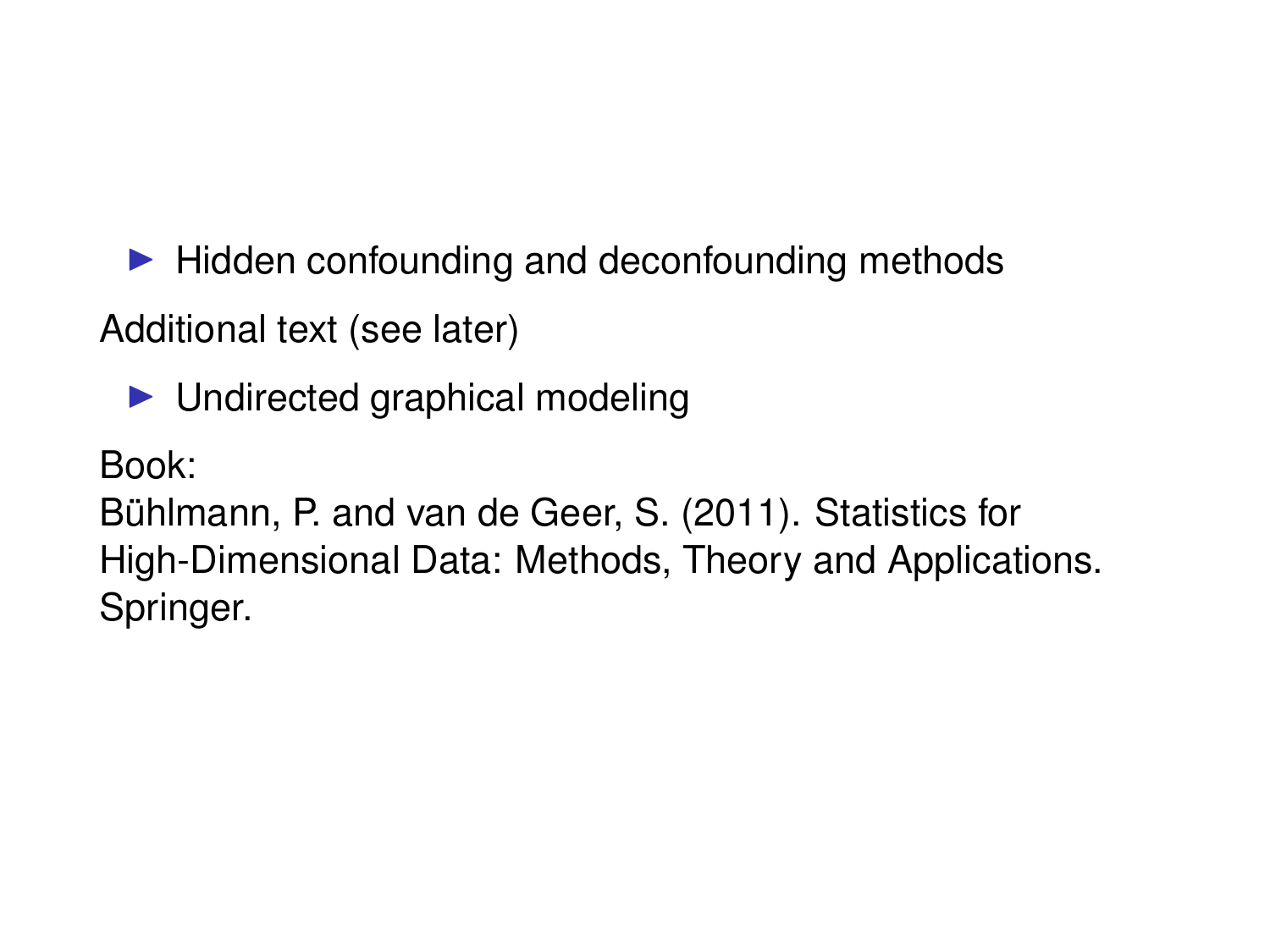## An example: Riboflavin production with Bacillus Subtilis (in collaboration with DSM (Switzerland))

goal: improve riboflavin production rate of Bacillus Subtilis using clever genetic engineering

response variables  $Y \in \mathbb{R}$ : riboflavin (log-) production rate covariates  $P$ : expressions from  $p = 4088$  genes sample size  $n = 115$ ,  $p \gg n$ 

Y versus 9 "reasonable" genes